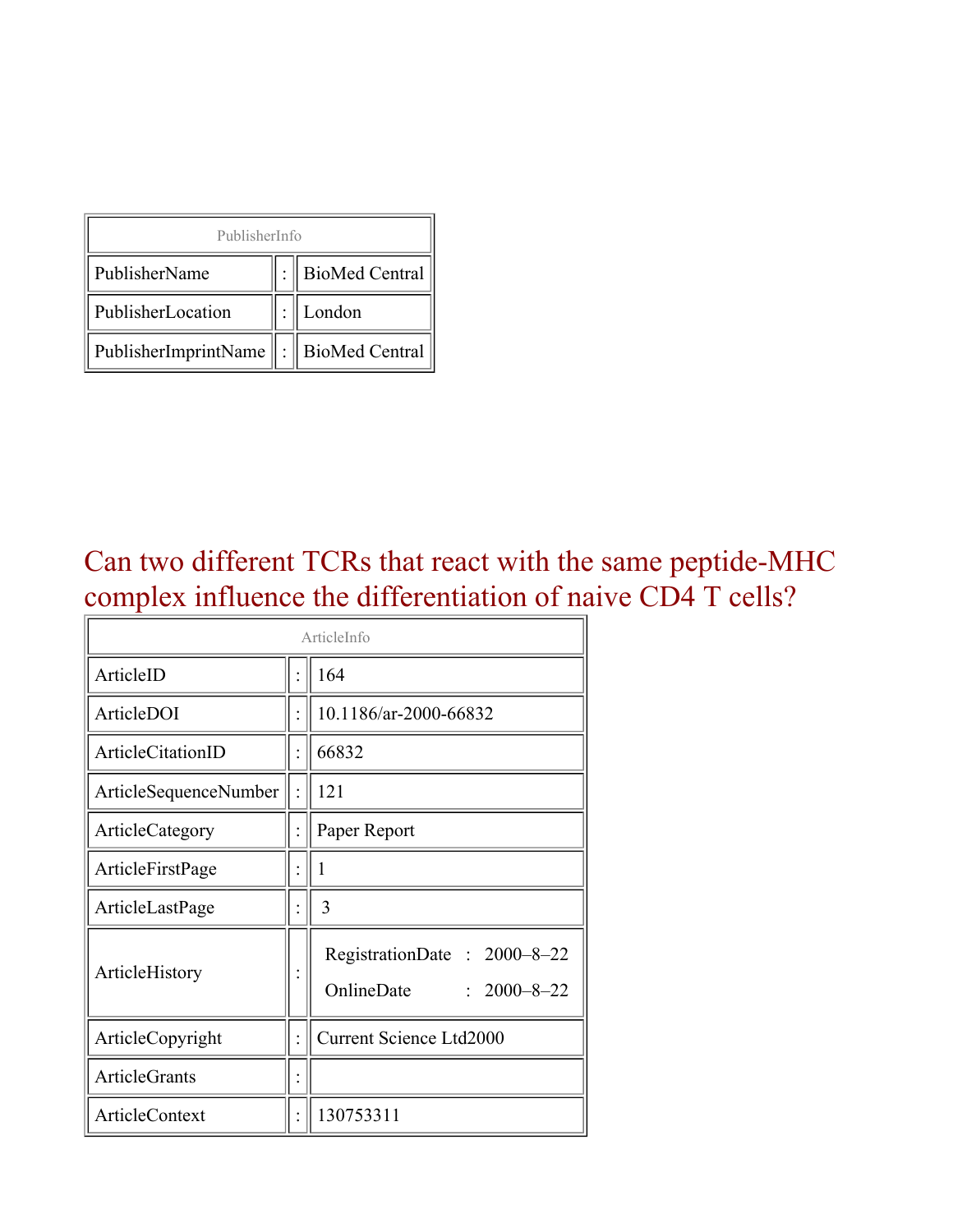Aff1 University of Erlangen, Germany

#### Keywords

Differentiaton, T cell, TCR, transgenic mice

#### Context

Several studies have demonstrated that antigenic peptides can modulate the magnitude of T cell activation by influencing the rate of phosphorylation by protein kinases in the T cells and by controlling the direction of the functional immune response. For example, high doses of moth cytochrome *c* peptide induced a Th1 commitment *in vivo*, while low doses of the peptide drove Th2 differentiation. Likewise, agonist peptides forming high affinity interactions with the MHC molecule favored Th1 differentiation of naive CD4<sup>+</sup> T cells, whereas altered peptide ligands with affinities either for the presenting MHC or for the TCR favored Th2 differentiation. Moreover, the MHC haplotype itself might influence T cell differentiation as MHC molecules that bound to a peptide with high avidity promoted Th1 differentiation, in contrast to MHC molecules expressing a lower avidity for the given peptide, which favored Th2 differentiation. To investigate whether a single amino acid alteration in the TCR's peptide contacting residues affects the differentiation of naive  $CD4<sup>+</sup>T$  cells in response to priming with antigenic peptide.

# Significant findings

Alteration of the TCR a chain at position 51 led to a striking reduction in the number of  $CD4^+$  T cells that expressed the transgenic TCR in secondary lymphoid tissue and resulted in lower proliferative responses to both peptides, with a more prominent effect on the response to the wild-type peptide CA-WT. Interestingly, after priming with CA-WT peptide 33% of sorted L51S naive  $CD4^+$  T cells became IL-4-producers compared to 7% in D10.BR T cells. In contrast, 12% of the L51S cells secreted IFN-? after priming with CA-WT compared to 28% in D10.BR T cells. Different doses of CA-WT did not result in significant IFN-? production by L51S  $CD4^+$  T cells. In contrast, high doses of both peptides, R2G and CA-WT, promoted Th1 differentiation of D10.BR CD4<sup>+</sup>T cells, whereas low doses favored Th2 commitment.